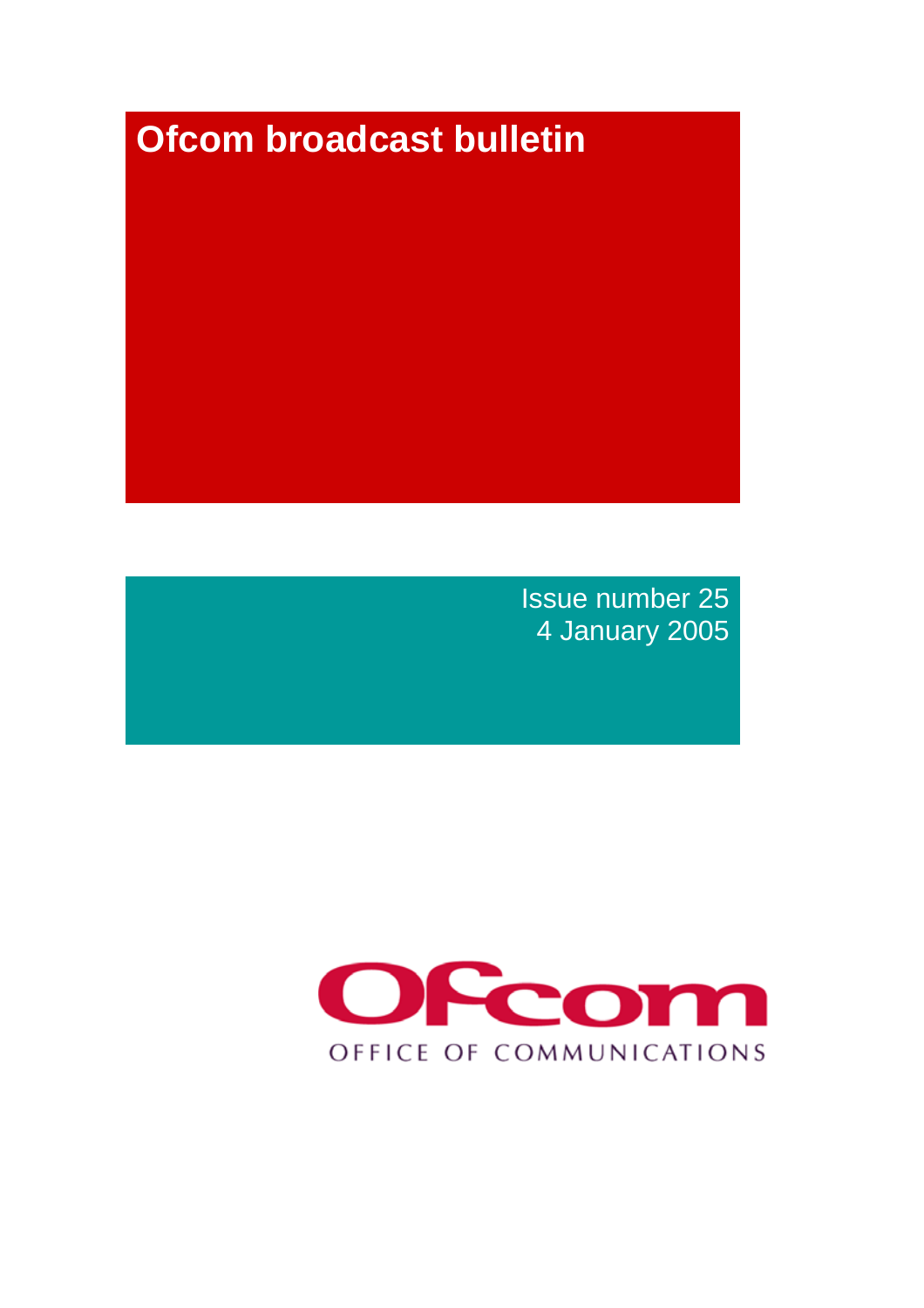# **Contents**

| Introduction                                 |    |
|----------------------------------------------|----|
|                                              |    |
| <b>Standards cases</b>                       |    |
| In Breach                                    | 3  |
| Notice of Retraction of Recorded Code Breach | 7  |
| Resolved                                     | 8  |
| Not in Breach                                | 10 |

# **Fairness and privacy complaints**

| Upheld | $12 \overline{ }$ |
|--------|-------------------|
|        |                   |

| Other programmes not in breach/outside remit |  |
|----------------------------------------------|--|
|                                              |  |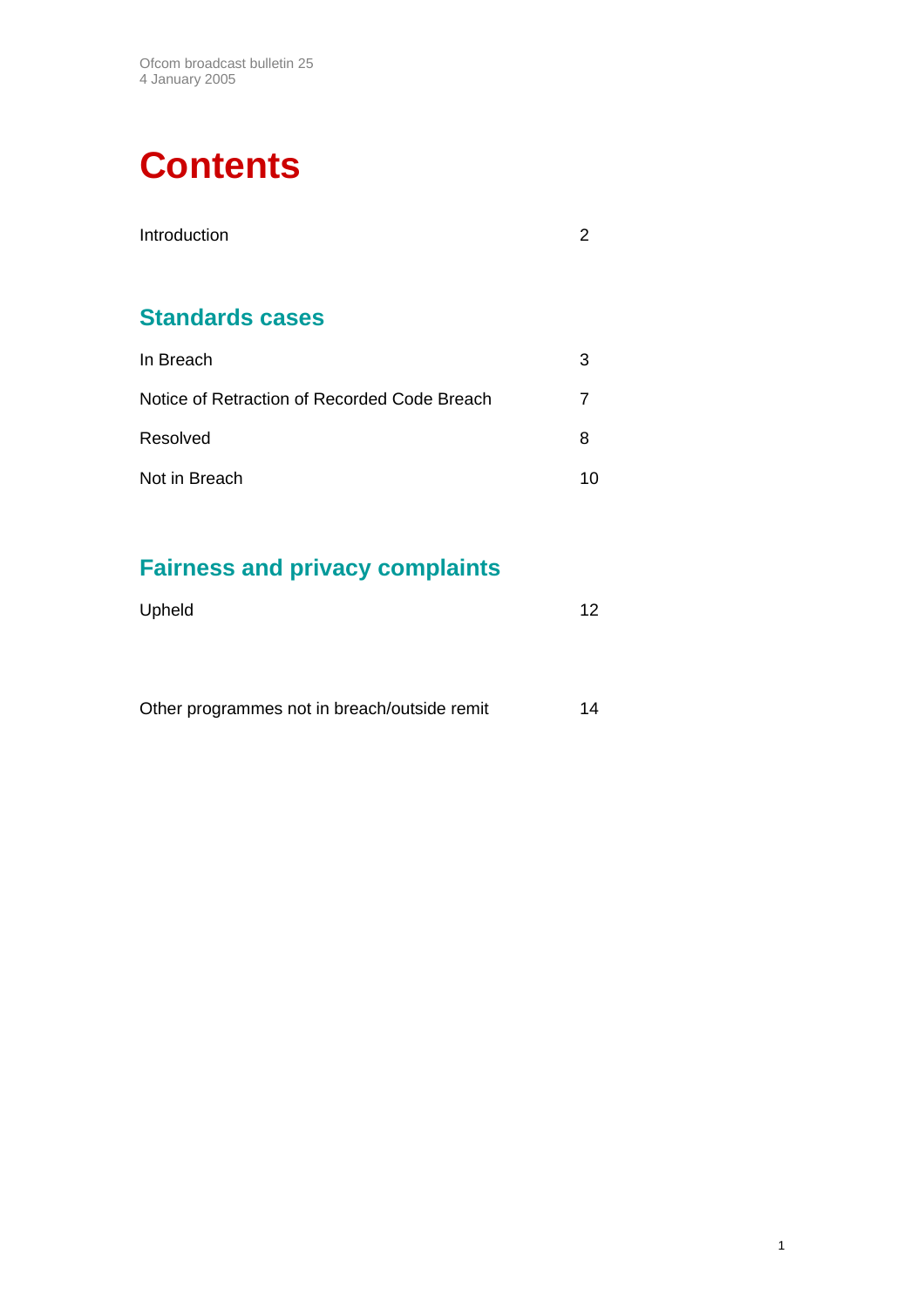# **Introduction**

The Communications Act allows for the Codes of the legacy regulators to remain in force until such time as Ofcom has developed its own Codes. Ofcom has consulted on its new draft Code.

The new Code will be published this year.

The Codes and rules currently in force for broadcast content are:

- Advertising and Sponsorship Code (Radio Authority)
- News & Current Affairs Code and Programme Code (Radio Authority)
- Code on Standards (Broadcasting Standards Commission)
- Code on Fairness and Privacy (Broadcasting Standards Commission)
- Programme Code (Independent Television Commission)
- Programme Sponsorship Code (Independent Television Commission)
- Rules on the Amount and Scheduling of Advertising

From time to time adjudications relating to advertising content may appear in the bulletin, in relation either to the application of formal sanctions by Ofcom or to legacy cases.

*Copies of the full adjudications for Upheld and Not Upheld Fairness and Privacy cases can be found on the Ofcom website: www.ofcom.org.uk*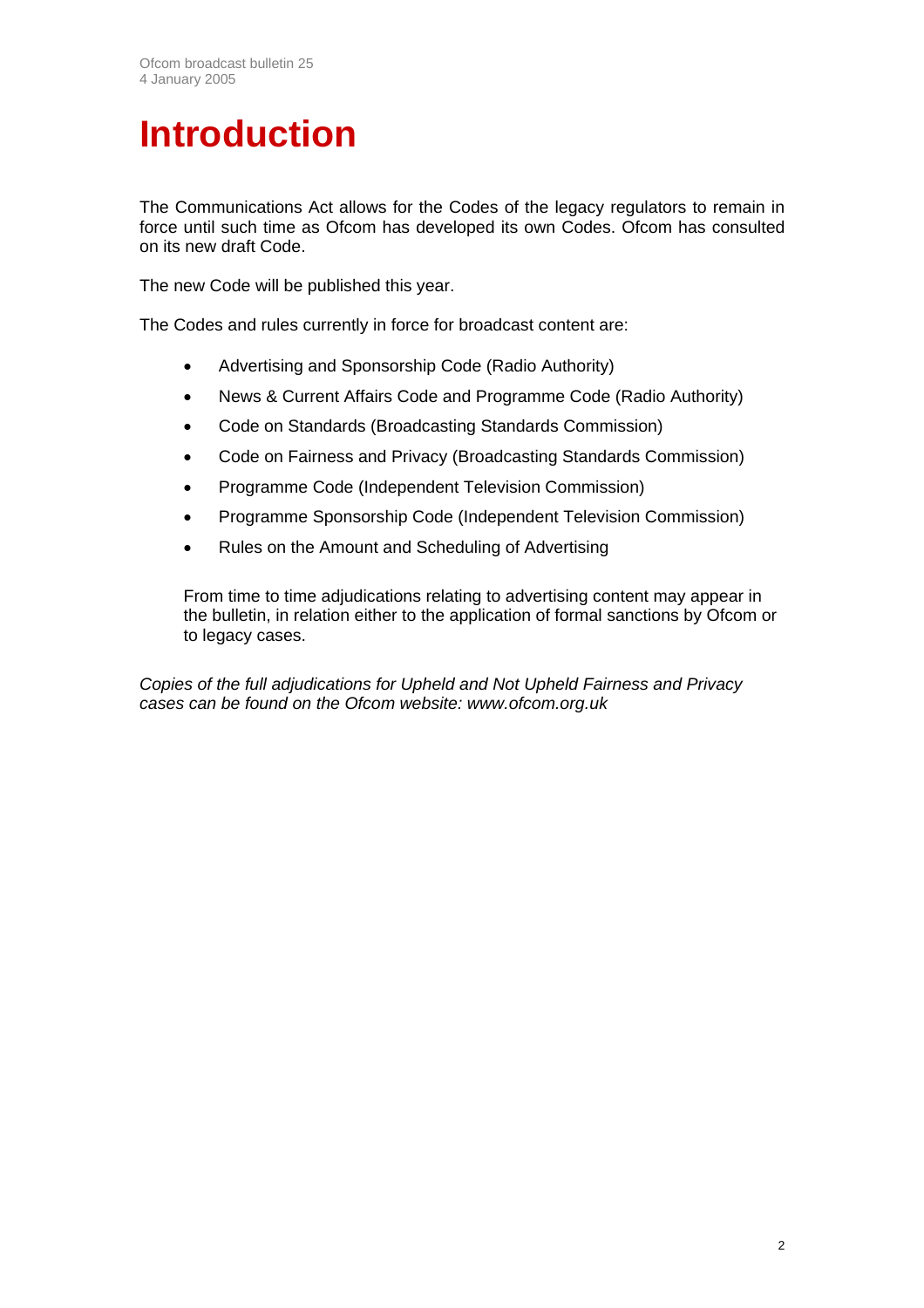# **Standards cases**

# **In Breach**

# **No Hello, Talk2Me, Sing Along**

*Vectone Bolly, 16:00, 17:00 and 21:00, various dates September/October* 

## **Introduction**

Vectone Bolly is a free to air, general entertainment channel owned by Vectone Media. It is aimed at south Asian families living in the UK. *No Hello*, *Talk2Me* and *Sing Along* are live programmes which invite viewers to interact by calling the presenter. *No Hello and Talk2Me* are broadcast before the watershed. We received complaints from five viewers about frequent swearing ("fuck", "cunt", "bitch") used by callers to these programmes.

## **Response**

Vectone Bolly said that *Sing Along* was a concept which invited viewers to call in and sing along to their favourite Bollywood songs. However it was not a success and the last programme was broadcast on 20 September. It had not been foreseen that callers would use bad language and so Vectone Bolly had not seen the need to warn viewers of the possibility. It had never been the broadcaster's intention to offend, either deliberately or accidentally, its core audience.

*No Hello* was created to allow the simplest form of interaction between Vectone Bolly and its viewers. It did not discuss controversial topics and the presenter did not use bad language. Unfortunately a small number of viewers who called in did use bad language, although it was directed at the presenter rather than any third party. Vectone Bolly had now decided to abandon the series.

*Talk2Me* was intended to engage viewers in debates about topics which affect the day to day lives of British Asians, young and old. Vectone Bolly thought that because of the nature of the target audience, and the responsible way in which the topics were discussed, the programme would be unlikely to attract callers who used bad or abusive language. However there were a minority of callers who rang simply to abuse the presenters. As a result it had moved *Talk2Me* to a post- watershed slot.

In addition, the broadcaster said that it was going to implement a new system which would reject calls from troublesome callers.

# **Decision**

We welcome the steps taken by Vectone Bolly to try to prevent any reoccurrence. It was clear that the programmes had not intended to attract callers who used such language. However the broadcaster should have been aware from the outset of the possibility of callers swearing and taken steps to avoid them being put to air, particularly as two of the series were broadcast during the afternoon.

Under the circumstances and after the repeated swearing by some callers, the broadcaster should have considered installing some form of time delay.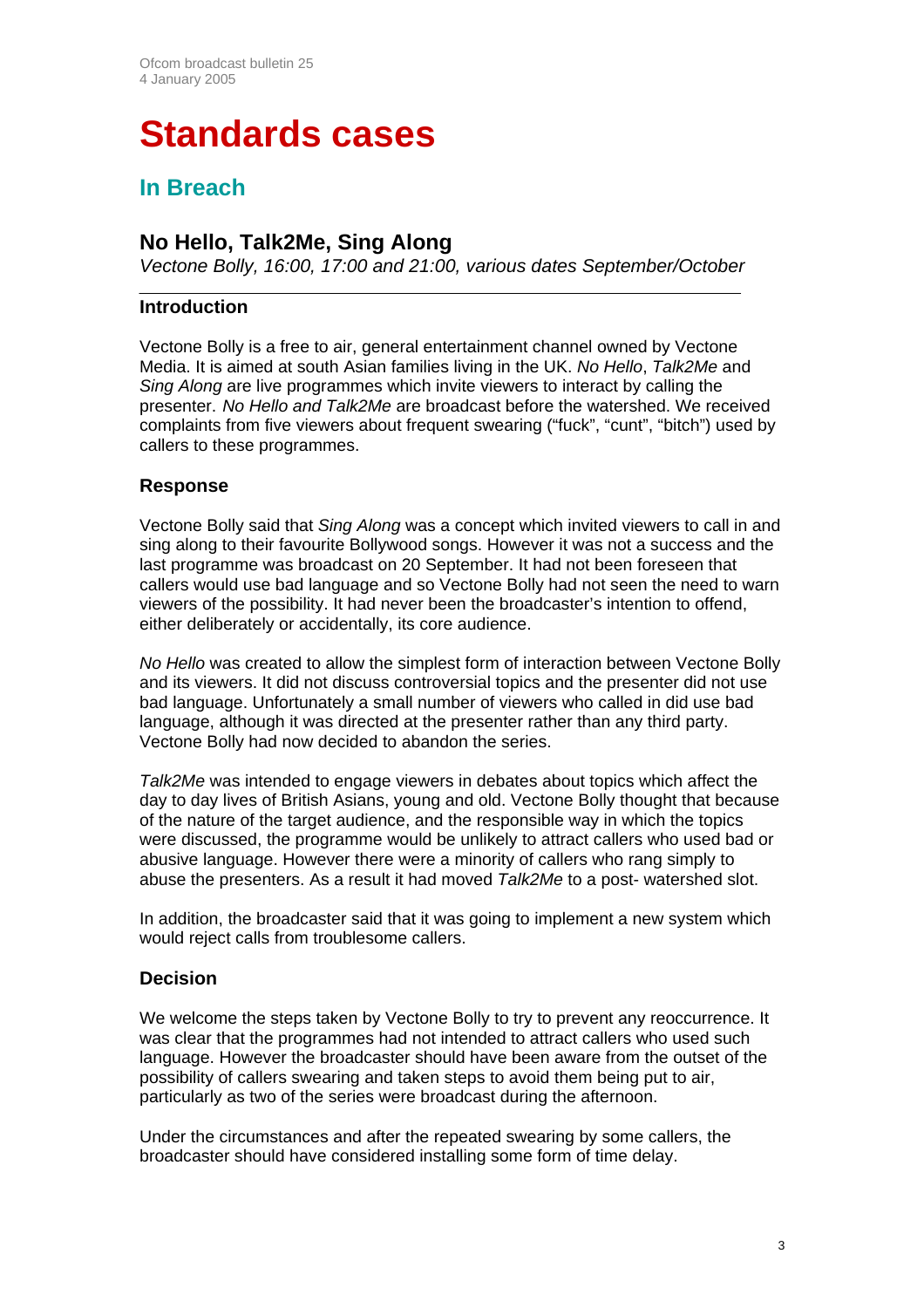**The programmes were in breach of Section 1.5 (Bad Language) of the Programme Code**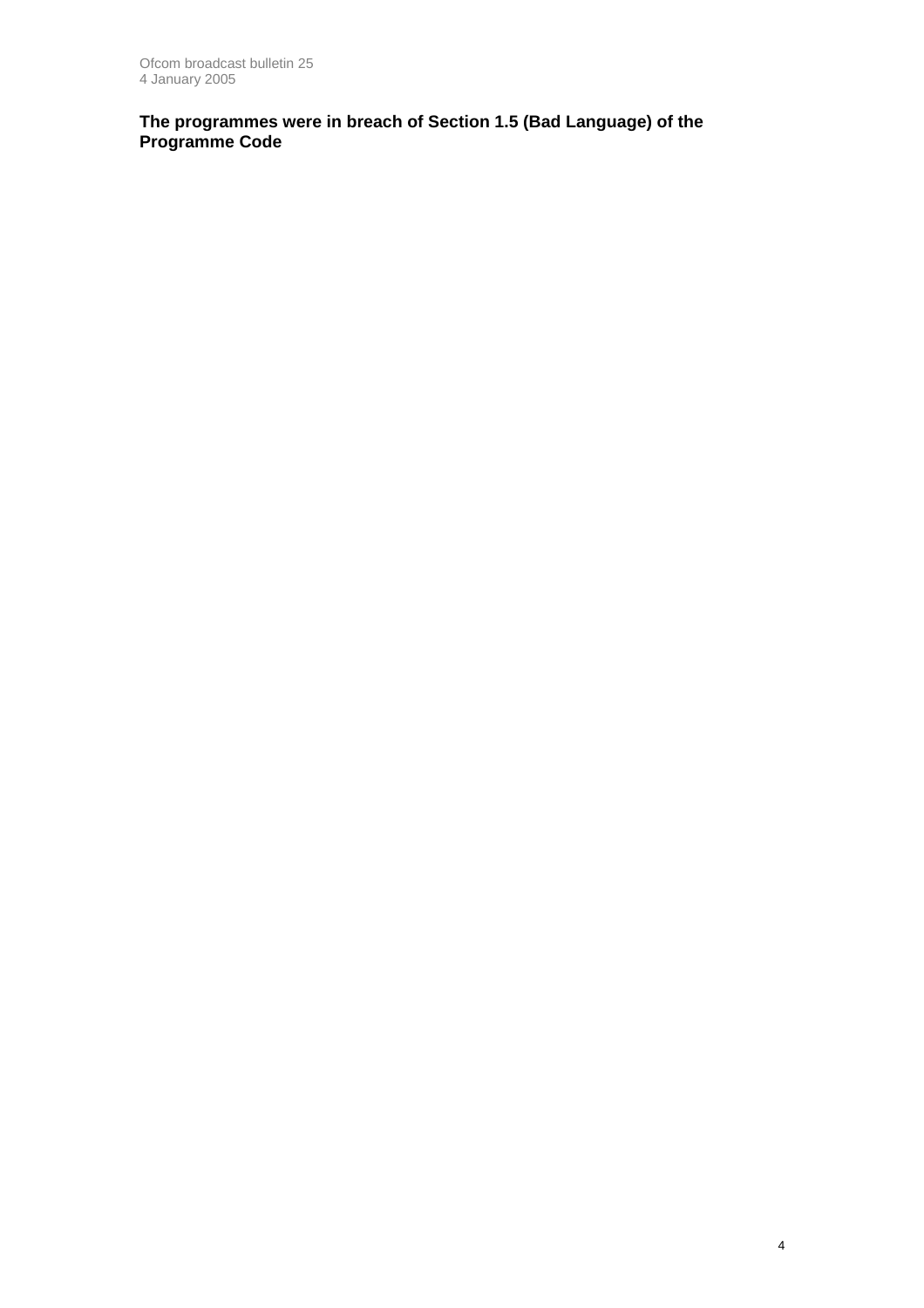# **Introduction**

106.8 The Noise (Hull) operated a restricted service licence from 1-28 August 2004. Two listeners complained about offensive content broadcast by the station.

One listener said that offensive language had been used during the breakfast show ("shit", "tits" and "balls"). Another complainant was concerned by a 'mystery noise' competition, broadcast at a time when children were on school holidays. Listeners were asked to guess a noise finally identified as the sound of a "woman spitting after sucking a man's willy".

#### **Response**

The Project Director of Regional Radio Limited offered an unreserved apology on behalf of himself, as the licensee, and the presenters concerned. The title of the station should have informed potential listeners that its intention was to appeal to a young modern audience (16-24 year olds) rather than older listeners. The language used reflected the speech of younger people. However he accepted that the words were perhaps better suited to an evening show when younger children would be less likely to listen. The presenters had twice repeated the reference to oral sex in a way that indicated their disbelief at the answer given by a caller to the 'Mystery Noise' competition.

It was not possible for the Project Director to personally audition or listen to every moment of the station's output but he agreed that the broadcast of the items at that time of day was inexcusable and had reprimanded the presenters concerned.

## **Decision**

We agreed that the items were unsuitable for broadcast at that time. Although we agree that the presenters' response to the caller was inappropriate, we question why a competition referring to oral sex was included at a time when children were available to listen. What was also of particular concern was that the station's comments imply that there was no effective compliance policy in place at the station.

Restricted Service Licensees are subject to the same compliance rules as any other licensed service and must comply with the Programme Code. This breach will remain on the broadcaster's file.

#### **The broadcasts were in breach of Section 1.1 (Taste, Decency) of the Programme Code**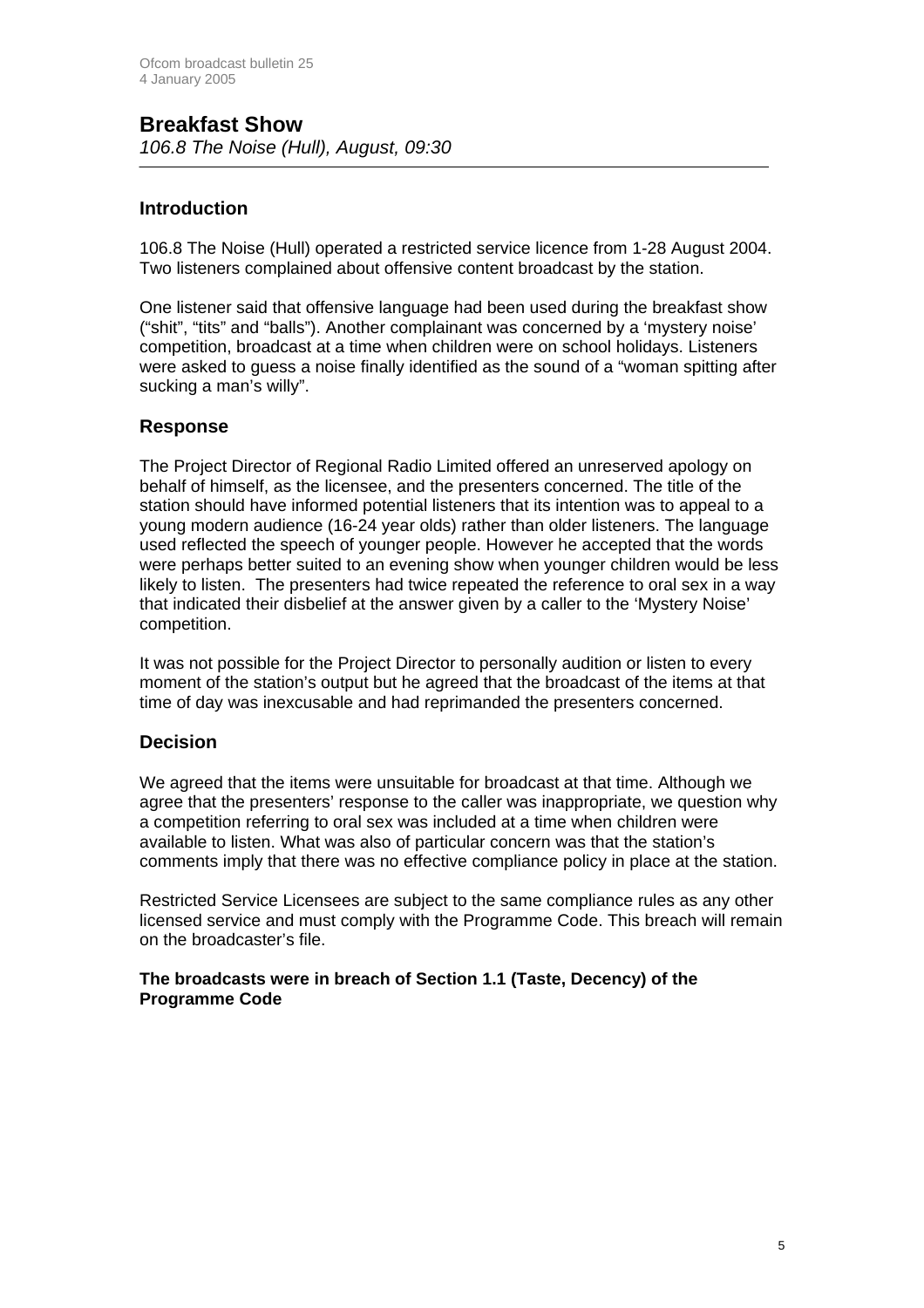*Broadcast advertising content regulation transferred to the ASA on 1 November 2004. The following adjudication is a legacy case which Ofcom has recently concluded.* 

## **Shell Optimax** *JWT Ltd*

**Introduction** 

A television advertisement for Shell Optimax claimed "If you're already using Optimax Unleaded you'll know the difference it can make – the extra power to respond safely just when you need it…but then what else would you expect from the only fuel developed with Ferrari."

A viewer believed the advertisement misleadingly implied that the product worked for all cars when in fact most cars would see very little, if any, performance gain. He referred to an Advertising Standards Authority (ASA) adjudication published in February 2004, which found against the advertiser for implying in non-broadcast advertising that all cars would see a performance benefit from Shell Optimax. The evidence showed that changing to a higher-octane fuel could create a small but variable increase in the power and acceleration in some, but not all, cars. The advertiser had assured the ASA that it would amend future advertising to avoid the implication that the claim applied to all cars. The viewer believed the same claim was being made in the television advertisement.

# **Response**

The advertising agency said that all claims promising performance benefits to all cars had been avoided since the ASA investigation in 2003. It said it had been careful to state the difference the product "can" make and not 'will' make thus making it a possible benefit and not a certainty. The commercial addressed those who already felt a benefit from Optimax Unleaded, which it felt was evident in the voiceover "If you're already using Optimax Unleaded…" The objective of the advertising was to remind existing users to keep using the product. It did not believe the commercial claimed to deliver benefits to all cars. The BACC supported this view.

# **Decision**

We noted the advertiser's assurance that it had changed its advertising claims, but considered that the word "can", used in the context of the claim detailed above, indicated more than a possibility of the product working. Rather, it suggested that the product would work and viewers would see it as an absolute claim. This was endorsed by the statement "…what else would you expect from the only fuel developed with Ferrari." Although the advertisement could be interpreted as addressing existing customers, viewers who did not use the product could understand from the message that Shell Optimax Unleaded makes a difference to existing users and will therefore make a difference for them. We therefore found the advertisement to be in breach of Advertising Standards Code Rules 5.1 (Misleading advertising) and 5.2.2 (Implications of performance beyond those that can be achieved in normal use).

#### **The advertisement must not be shown again in its current form**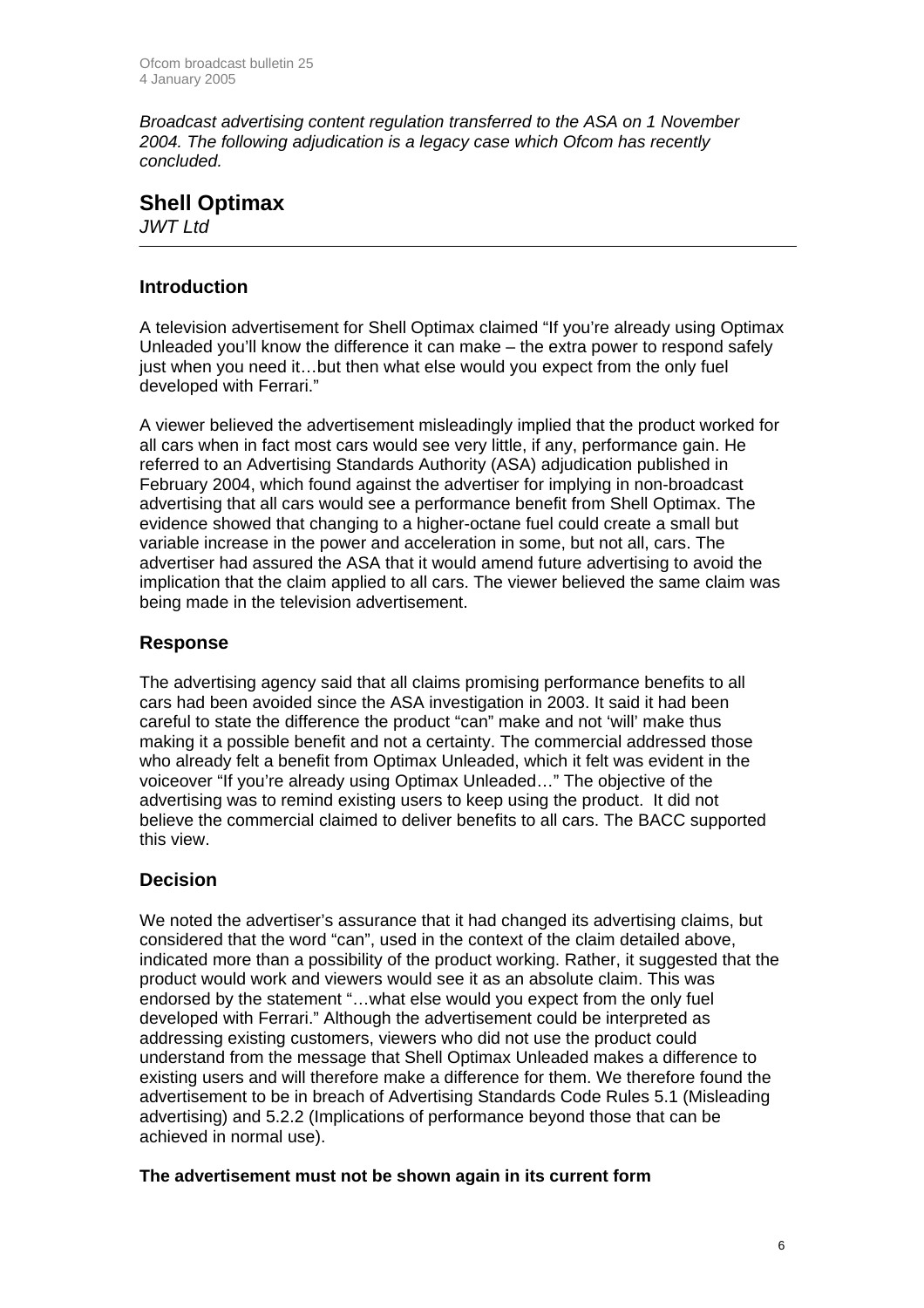# **Notice of Retraction of Recorded Code Breach**

In the Advertising Complaints Bulletin 19 published on 27 September 2004, we reported that Bravo TV had breached the Rules on the Amount and Scheduling of Advertising (section 5.1) by inserting an advertisement break mid-scene, during an episode of *Alias*, thereby interrupting the programme continuity.

Bravo TV appealed the decision. The broadcaster's appeal has been upheld since *Alias* is an acquired programme and broadcasters are permitted to follow pre-existing breaks (subject to compliance with the other rules in the Code).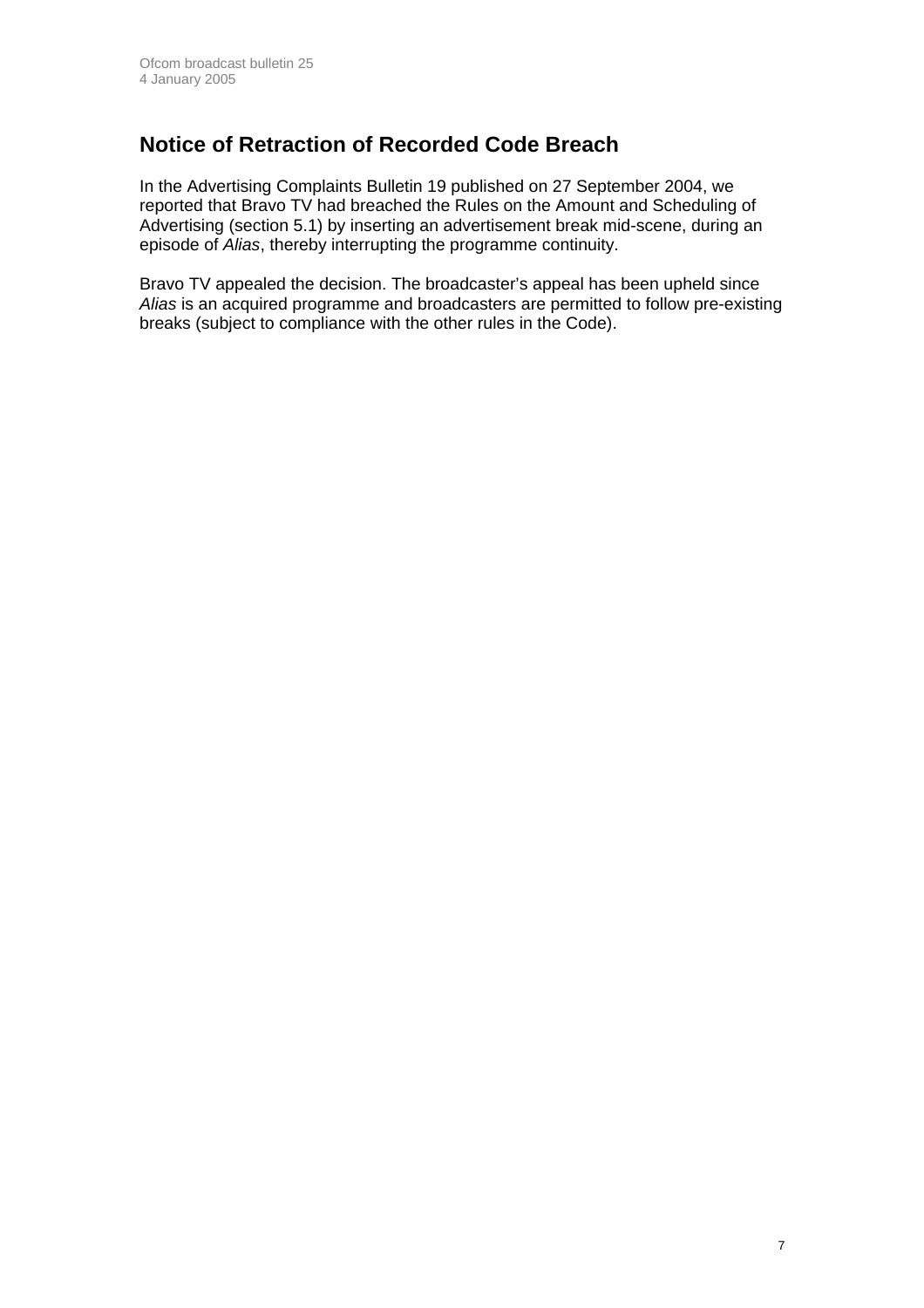# **Resolved**

# **Kings of Comedy**

*E4, 10 October, 14:45*

## **Introduction**

This reality series featured stand-up comedians living and entertaining in their own 'comedy club' and competing for viewers' votes. The series was mainly shown in the evening, but E4 ran some live streaming from the 'club' during the afternoon. A viewer complained that the word "cunt" was used in an exchange between two comedians.

## **Response**

E4 said that it apologised for this unfortunate error. Had it been noticed at the time, an apology would have been given on air. The word had been missed by the compliance team in a genuine mistake as the performer concerned was not in shot, the word was spoken softly and had been partly obscured by laughter.

E4 said that it had developed a time-delayed, two-tiered monitoring method for complying such live programmes, and this had become the model used by all broadcasters. E4 said that it had an excellent record and this was an unfortunate but extremely rare lapse. Staff had been reminded of the need to maintain vigilance.

#### **Decision**

We agree that such swearing is unacceptable for broadcast at that time of day. However, the word was certainly somewhat muffled and we understand how it came to be overlooked. We are satisfied that the channel has measures in place to enable unsuitable material to be edited out, and accept that this was an individual lapse. In view of E4's response to this matter, we consider the issue resolved.

#### **Complaint resolved**

## **Ofcom correction and apology**

In Ofcom's Broadcast Bulletin (No 25) published yesterday (4 January ), it was stated in error that the actress and comedienne Janey Godley had uttered the word 'cunt' in the course of a programme in the series *Kings of Comedy*. We wish to correct this immediately. It was not the case. It was not, in fact, Janey Godley who said this but another performer.

We apologise unreservedly to Ms Godley for this genuine mistake, and have published a corrected version of Bulletin No 25.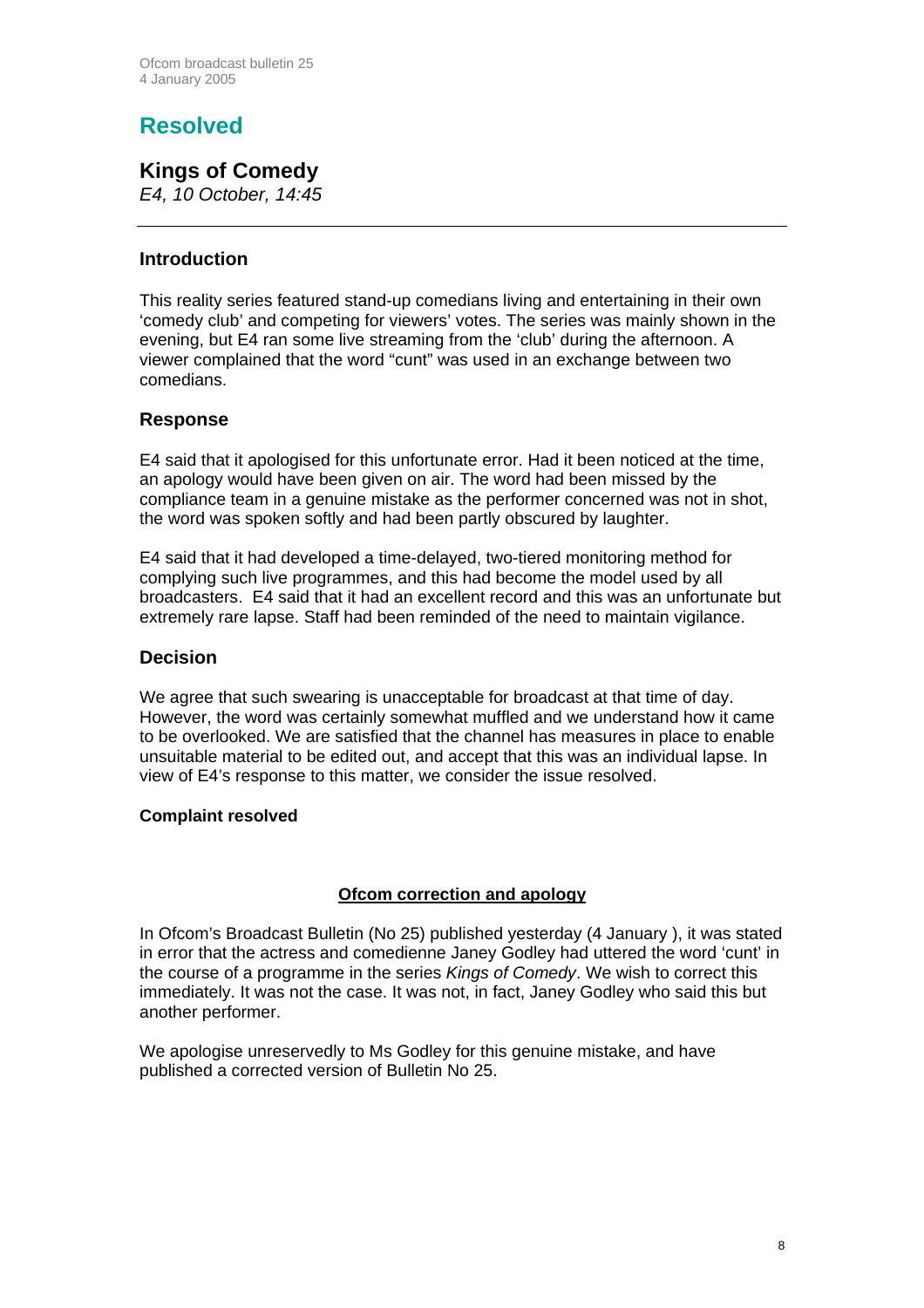## **Joe Ferguson** *City Beat 96.7 FM (Belfast), 5 October, 22.00*

## **Introduction**

A listener complained that the presenter read out a listener's comment from the station's website "in a very camp, lisping voice" and referred to him as a "homo" and a "dick". She thought that this reinforced negative stereotypes of gay people.

#### **Response**

City Beat said that the presenter was not homophobic and did not consider being homosexual a reason for ridicule. Nevertheless, it fully accepted how his comments could have been misunderstood. The presenter went out of his way not to discriminate against any group or body and was at all times sensitive to the social diversity of Northern Ireland and to the kind of problems which were often unique to Belfast. The station was anxious to point out that the programme attracted many calls from leading members of gay groups who were grateful that the presenter did not patronise them on the show, as this only served to isolate the gay community further in the public consciousness. City Beat said that it had instructed the presenter not to use expressions that could expose him to similar judgements and conclusions.

# **Decision**

We discussed this issue with both the station, CN Group management (the station's owners) and representatives of Ofcom's Office in Northern Ireland. We welcome City Beat's immediate action and full appreciation of the potential effect of such output. We believe that City Beat has satisfactorily resolved the matter and is aware of the need for future vigilance to avoid any similar occurrence.

#### **Complaint resolved**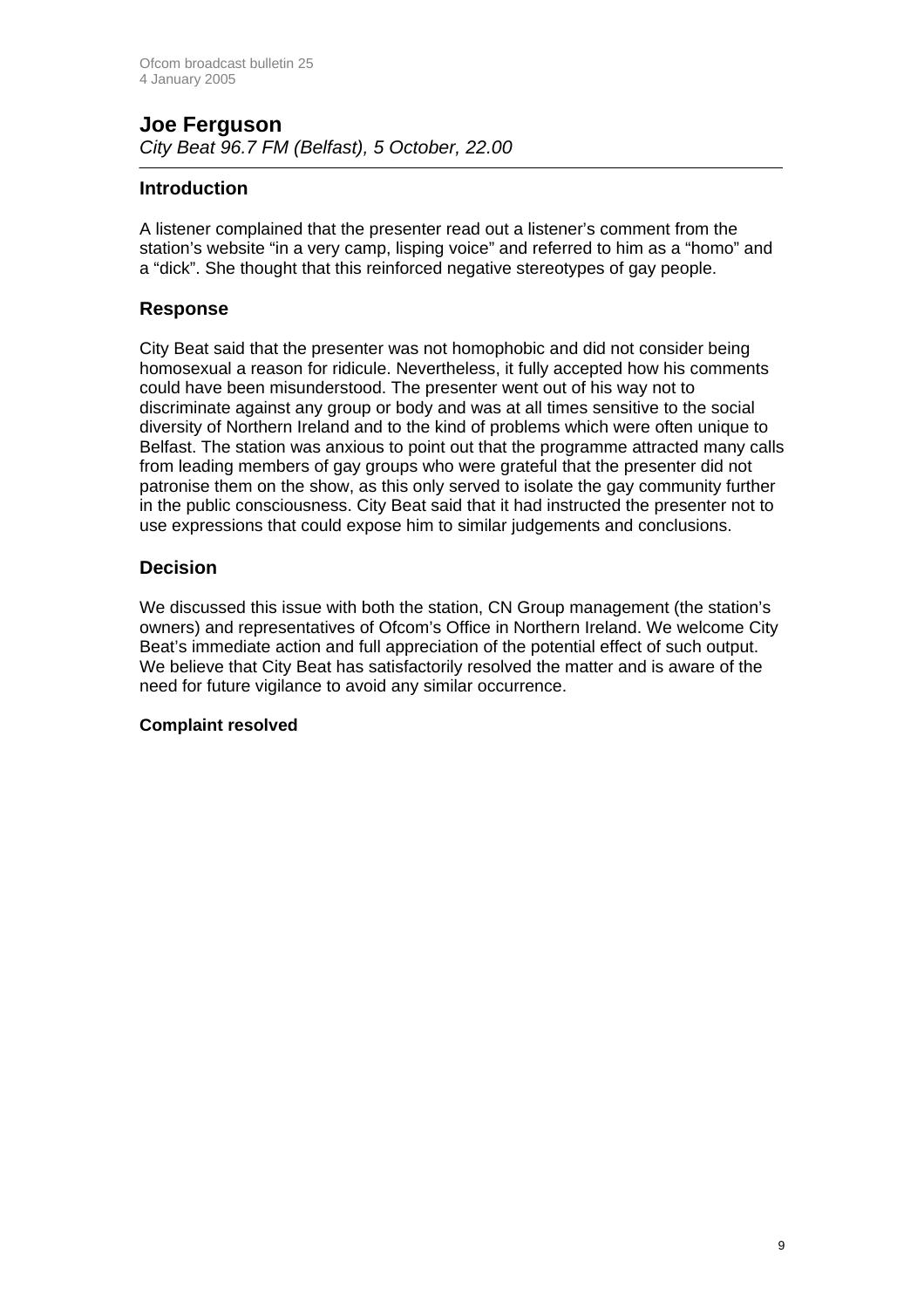# **Not in Breach**

**The Farm**  *Five, 26 September – 17 October, 22:00*

# **Introduction**

Five's reality series *The Farm* followed nine celebrities living and working on a farm. Throughout the series the celebrities undertook a variety of tasks, many of which involved working with the animals on the farm. The celebrities were involved in everyday chores such as feeding the animals and mucking out their quarters and, on occasion, they also performed more complex jobs such as injecting animals. The series also featured some of the animals either being sent to slaughter or slaughtered on site.

We received 35 complaints from viewers concerned about the welfare of the animals on the farm. We also received a complaint from the RSPCA and PAWSI (Performing Animals Welfare Standards International). A number of the complaints centred on the use of animals for what they believed were entertainment purposes which the viewers considered demeaning. Others felt that several practices on the series were carried out purely for entertainment purposes and carried a real welfare risk to the animals.

A few of the viewers who contacted us complained that the series did not reflect life on a real farm as it was too 'sanitised'.

#### **Response**

Five assured us that the welfare of all the animals was an overriding priority for the broadcaster and the production company. It was determined to ensure that the animals were cared for to the highest possible standards. Five emphasised that the company that supplied the animals was dedicated to operating the highest standard of welfare. All of the farm animals on the programme were already 'in the food chain'. The farm that was used as the location was inspected by a veterinarian from the Department for Environment, Food and Rural Affairs before the series started.

Five also stressed that, before carrying out any task, the celebrities were fully trained by experts specific to each task. Tasks were only performed if the vet, farmer or qualified expert thought the celebrity fully capable to do the tasks without any harm or distress being caused to the animals.

## **Decision**

While we understand that some viewers feel that animals should not be used for entertainment purposes we acknowledge Five's position that a series reflecting life on a working farm also has an educational value.

The welfare of the animals on *The Farm* was overseen by a number of qualified experts including a veterinarian, and a professional farmer. The veterinarian used on the programme was also a Local Veterinary Inspector for DEFRA. In his role as a lecturer in Farm Animal Production medicine, he is also involved in teaching veterinary students.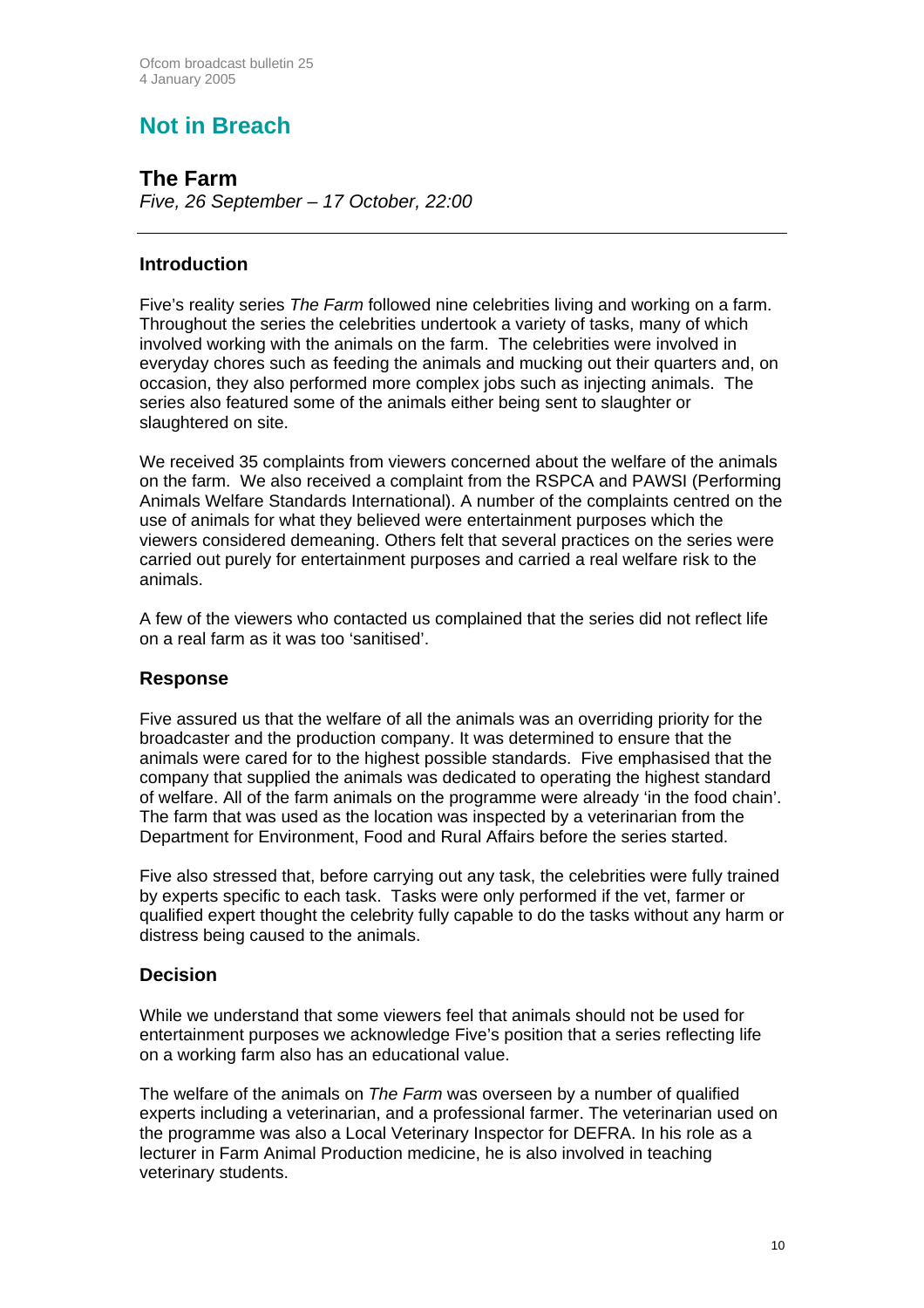We are satisfied that the celebrities were supervised by the veterinarian, farmer and consultants throughout the programme and that they were trained prior to carrying out any of the tasks. We also consider that the presence of a qualified expert during the tasks ensured that the welfare of the animals was a priority.

#### **The programmes were not in breach of the Code**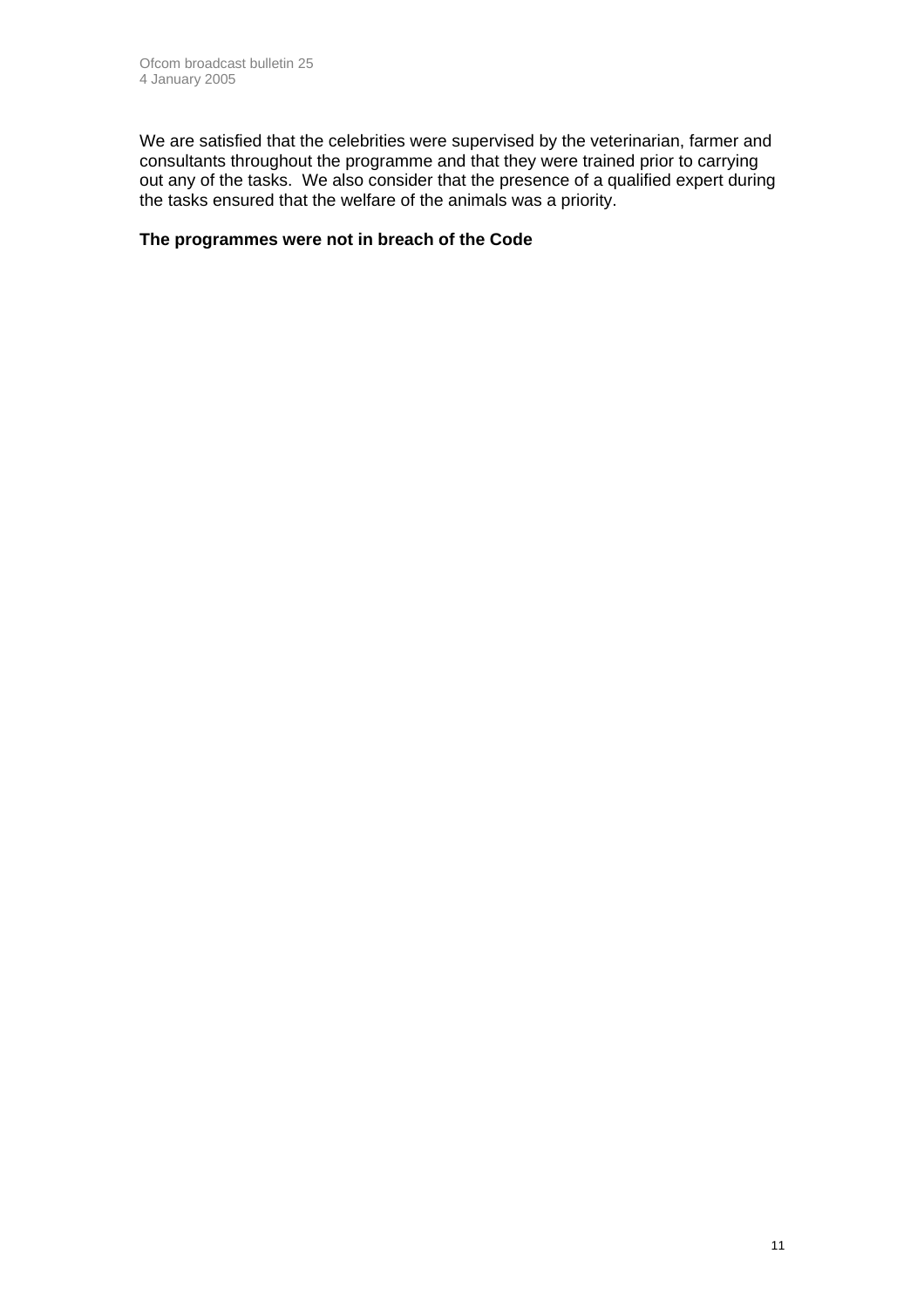# **Fairness and Privacy cases**

Where a complaint is not upheld there is only a note of the outcome. For a copy of the full adjudication, whether the complaint is upheld or not, go to Ofcom's website at [www.ofcom.org.uk/bulletins/](http://www.ofcom.org.uk/bulletins/) or send a stamped addressed envelope to: Ofcom, Riverside House, 2a Southwark Bridge Road, London SE1 9HA.

# **Upheld**

# **Complaint from Mr John Stevenson**

*Channel 9 News, Channel 9, 29 January 2004* 

Ofcom has upheld a complaint by Mr John Stevenson that a report on Channel 9 News was unfair to him.

Mr Stevenson is the Chief Executive of Limavady Borough Council**.** The news item in question reported on a recent audit appraisal of the Council. During the item, the reporter suggested that the Chief Executive post was likely to be removed if the appraisal was acted upon. Mr Stevenson complained that the report was unfair to him because it suggested his post was likely to be axed. In fact, the local authority had no power to remove the post.

Ofcom concluded that the report did wrongly imply that Mr Stevenson's job was in jeopardy. This was unfair to him.

#### **Unfairness – upheld**

# **Complaint from Mr Bryan Evans**

*X-Ray, BBC1 Wales, 24 March 2004* 

Ofcom has upheld part of a complaint by Mr Bryan Evans that an edition of *X-Ray*  was unfair to him. However, Ofcom did not uphold his complaint that the programme infringed his privacy without justification.

Mr Evans is a hypnotherapist who claims he can cure cancer through hypnotherapy. Among other things, the programme included secret filming of a consultation with a researcher posing as a potential patient and referred to Mr Evans' suspension from the General Hypnotherapy Register and from the NHS Directory of Complementary and Alternative Practitioners.

Ofcom found that, overall, the item was justified by an overriding public interest in reporting Mr Evans' unsubstantiated claims that he could cure cancer. However, we found that the secretly filmed footage as edited for the programme did not sufficiently reflect some of the reservations and qualifications expressed by Mr Evans' during the consultation, for example regarding the role of conventional medicine and the fact that the theory he was discussing was new to him. It also found that the references to his suspension from the General Hypnotherapy Register and the NHS Directory did not make it clear that both were voluntary and that suspension did not mean Mr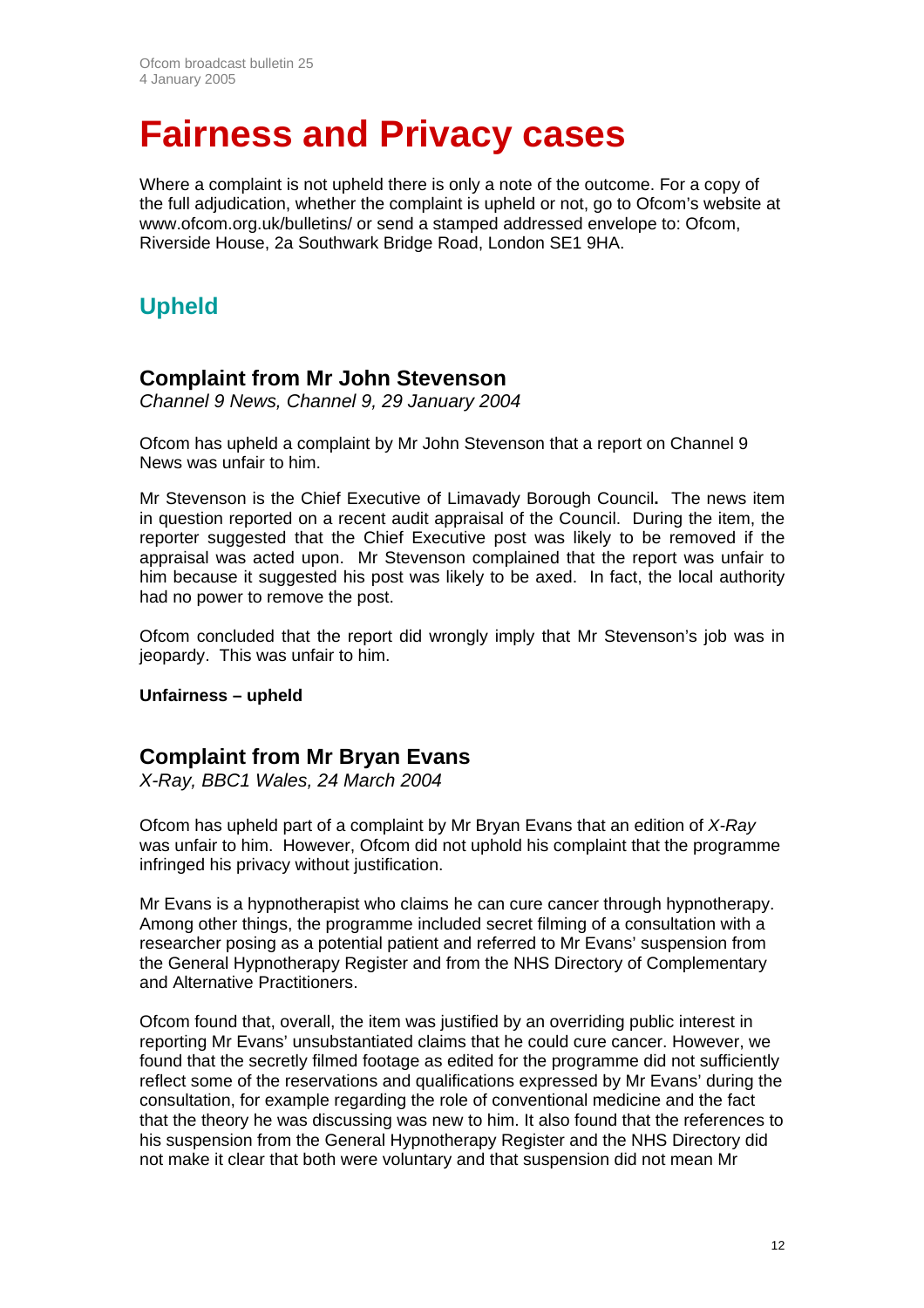Evans was prevented from continuing to practice. In these two respects, the item was unfair to Mr Evans.

# **Unfairness in the programme – Upheld in part**

**Infringement of privacy in the making and broadcast of the programme – not upheld**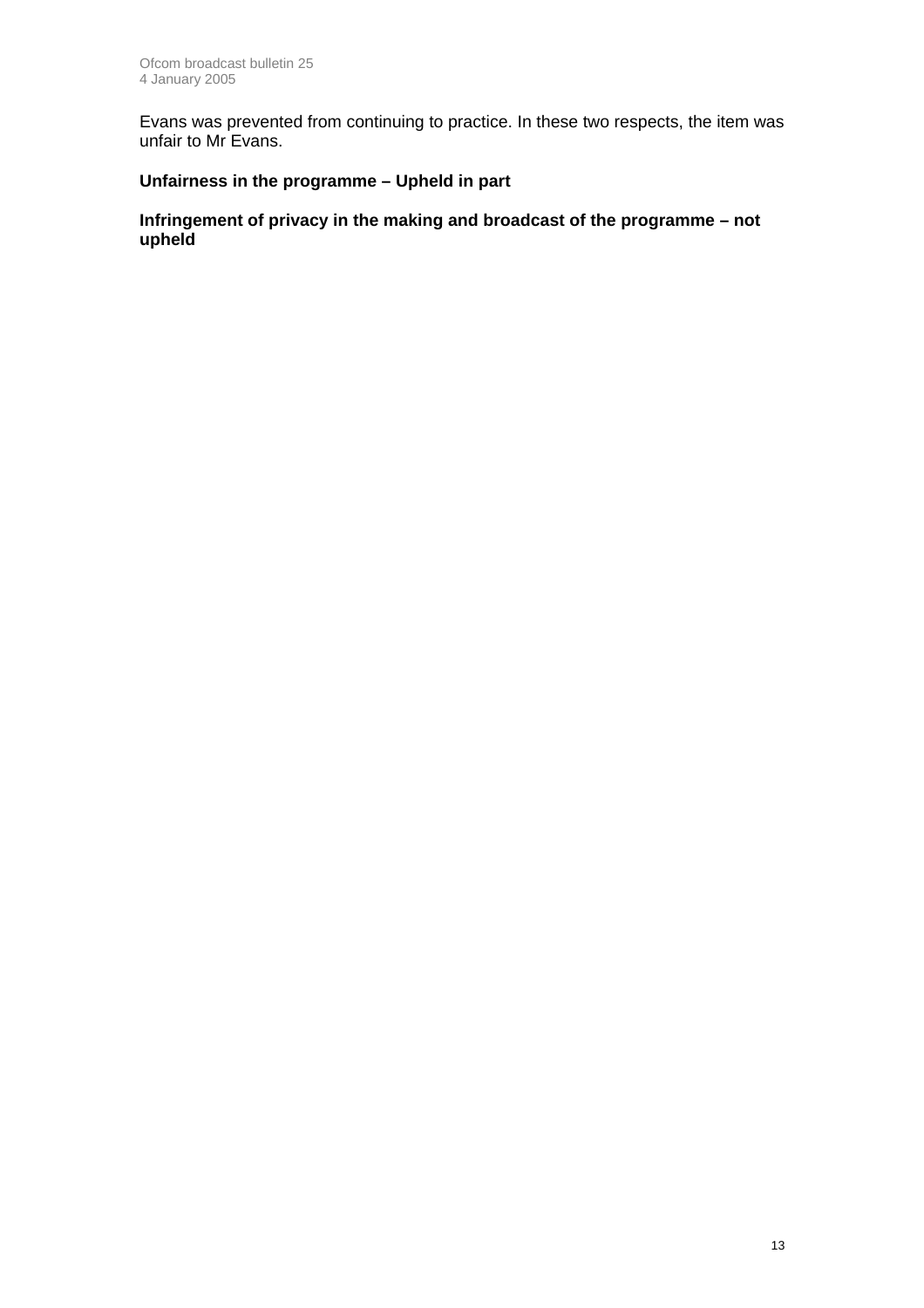# **Other programmes not in breach/out of remit**

## **24 November – 7 December**

| Programme                           | <b>Trans Date</b> | <b>Channel</b>       | Category            | No. of            |
|-------------------------------------|-------------------|----------------------|---------------------|-------------------|
|                                     |                   |                      |                     | <b>Complaints</b> |
| 15 Minute Musical                   | 01/12/2004        | <b>BBC Radio 4</b>   | Language            | 1                 |
| 2DTV                                | 06/11/2004        | ITV1                 | Offence             | 1                 |
| A Touch of Frost                    | 01/10/2004        | ITV1                 | Offence             | $\overline{2}$    |
| A Touch of Frost                    | 19/11/2004        | ITV1                 | Misleading          | 1                 |
| <b>Adult Channel</b>                | 10/11/2004        | <b>Adult Channel</b> | Sexual<br>Portrayal | 1                 |
| <b>Adult Channel</b>                | 02/11/2004        | <b>Adult Channel</b> | Offence             | 1                 |
|                                     |                   |                      | Religious           |                   |
| Asian Gold                          | 04/05/2004        | Asian Gold Radio     | Offence             | 2                 |
| At the Races                        | 15/10/2004        | At the Races         | Offence             | 1                 |
| <b>Bam Bam Breakfast Show</b>       | 17/08/2004        | Kiss 100FM           | Offence             | 1                 |
| <b>Ban This Filth</b>               | 12/11/2004        | Channel 4            | Offence             | 1                 |
| <b>Ban This Filth</b>               | 09/11/2004        | Channel 4            | Offence             | 1                 |
| <b>BBC News</b>                     | 08/10/2004        | BBC1                 | Offence             | 1                 |
| <b>BBC News</b>                     | 28/09/2004        | BBC1                 | Offence             | 1                 |
| <b>BBC News</b>                     | 26/11/2004        | BBC1                 | Offence             | 1                 |
| <b>BBC Radio Lancashire</b>         | 08/11/2004        | BBC1                 | Offence             | 1                 |
| Billy Connolly's World Tour of NZ   | 20/11/2004        | BBC1                 | Language            | 4                 |
| <b>Bloody Murders</b>               | 11/06/2004        | ITV1                 | Offence             | 1                 |
| <b>Blue Murder</b>                  | 20/09/2004        | ITV1                 | Offence             | 1                 |
|                                     |                   |                      | Sexual              |                   |
| <b>Bodies</b>                       | 10/11/2004        | BBC <sub>2</sub>     | Portrayal           | 4                 |
| Boxing                              | 21/11/2004        | BBC <sub>2</sub>     | Offence             | 1                 |
| Bring it On                         | 29/11/2004        | BBC1                 | Offence             | 1                 |
| <b>Britain's Streets of Poverty</b> | 22/11/2004        | BBC1                 | Offence             | 1                 |
|                                     |                   |                      | Religious           |                   |
| <b>BRMB</b>                         | 15/10/2004        | <b>BRMB Radio</b>    | Offence             | 1                 |
| CD:UK                               | 27/11/2004        | ITV1                 | Offence             | 1                 |
| Channel 4 News                      | 18/11/2004        | Channel 4            | Offence             | 1                 |
| Channel 4 News                      | 19/12/2002        | Channel 4            | Impartiality        | 1                 |
| Choice FM                           | 22/09/2004        | Choice FM            | Scheduling          | 1                 |
| <b>CNN News</b>                     | 12/11/2004        | <b>CNN</b>           | Accuracv<br>Sexual  | 1                 |
| <b>Coronation Street</b>            | 17/11/2004        | ITV1                 | Portrayal           | 2                 |
| <b>Coronation Street</b>            | 22/11/2004        | ITV1                 | Violence            | $\overline{2}$    |
| <b>Coronation Street</b>            | 24/11/2004        | ITV1                 | Offence             | $\overline{7}$    |
|                                     |                   |                      | Religious           |                   |
| <b>Coronation Street</b>            | 30/11/2004        | ITV1                 | Offence             | 1                 |
| <b>Cosmetic Surgery Live</b>        | 14/09/2004        | Five                 | Offence             | $\mathbf 1$       |
| <b>Crashes That Changed Racing</b>  | 22/11/2004        | Five                 | Offence             | 1                 |
| dick and dom in da bungalow         | 15/11/2004        | BBC1                 | Offence             | 1                 |
| dick and dom in da bungalow         | 28/11/2004        | BBC1                 | Offence             | 1                 |
| Dirty War                           | 25/11/2004        | BBC1                 | Misleading          | 1                 |
| Dispatches                          | 18/11/2004        | Channel 4            | Offence             | 1                 |
| Double The Fist                     | 24/10/2004        | <b>Bravo</b>         | Violence            | 1                 |
| Eastenders                          | 28/10/2004        | BBC1                 | Offence             | $\mathbf 1$       |
| Eastenders                          | 31/10/2004        | BBC1                 | Language            | 1                 |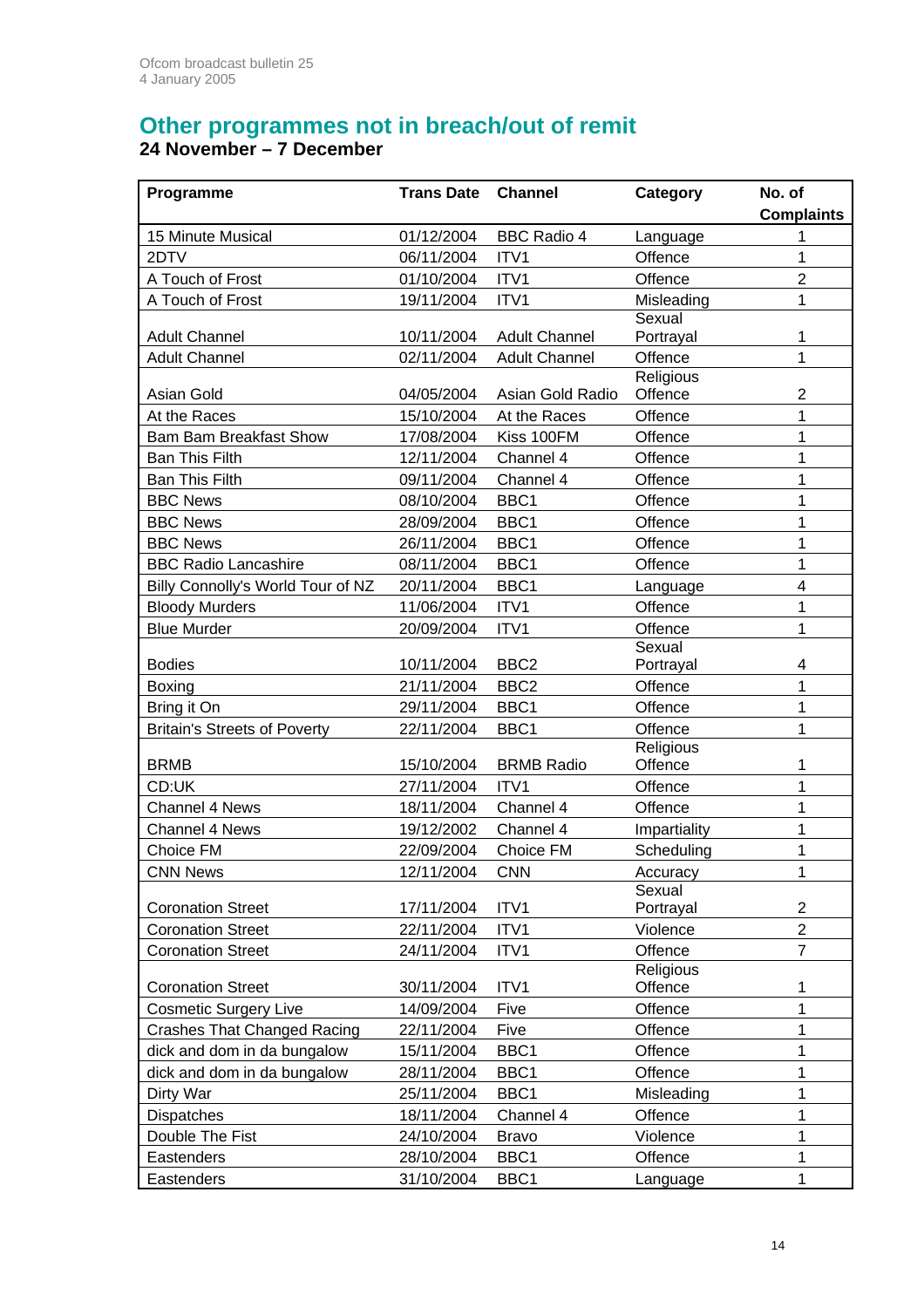| Eastenders                      | 30/11/2004                   | BBC1             | Offence              | $\mathbf{1}$             |
|---------------------------------|------------------------------|------------------|----------------------|--------------------------|
| Emmerdale                       | 15/09/2004                   | ITV1             | Offence              | 1                        |
|                                 |                              |                  | <b>Religious</b>     |                          |
| Emmerdale                       | 19/11/2004                   | ITV1             | Offence              | 1                        |
| Emmerdale                       | 22/11/2004                   | ITV1             | Offence              | $\mathbf 1$              |
| <b>Endurance UK</b>             | 18/10/2004                   | <b>FTN</b>       | Offence              | $\mathbf{1}$             |
|                                 |                              |                  | Sexual               |                          |
| Everybody Loves Raymond         | 06/10/2004                   | Channel 4        | Portrayal            | 1                        |
| Faking It                       | 24/11/2004                   | Channel 4        | Offence              | 1                        |
| <b>Fifth Gear</b>               | 22/11/2004                   | Five             | Offence              | 1                        |
| <b>Five Live</b>                | 19/11/2004                   | Radio 5 Live     | Offence              | 1                        |
| <b>Five News</b>                | 22/11/2004                   | Five             | Offence              | 1                        |
| Fool Around With My Girlfriend  | 20/11/2004                   | Channel 4        | Scheduling           | 1                        |
| <b>Frank Skinner Show</b>       | 26/11/2004                   | Channel 4        | Offence              | $\mathbf{1}$             |
| <b>French and Saunders</b>      | 29/10/2004                   | BBC1             | Offence              | 3                        |
|                                 |                              |                  | Religious<br>Offence |                          |
| <b>French and Saunders</b>      | 27/11/2004                   | BBC1             | Sexual               | 1                        |
| Friends                         |                              | Channel 4        | Portrayal            | 1                        |
| <b>Front Row Movies</b>         |                              | Front Row        | Offence              | $\mathbf 1$              |
| Full on Food                    | 10/11/2004                   | BBC <sub>2</sub> | Offence              | 1                        |
| Galaxy 102                      |                              | Galaxy 102       | Offence              | 1                        |
| Gamesville                      | 25/11/2004                   | Sky One          | Offence              | $\mathbf 1$              |
| Get Lucky TV                    | 08/10/2004                   | Get Lucky        | Offence              | 1                        |
| Get Lucky TV                    | 10/10/2004                   | Get Lucky        | Offence              | 1                        |
| Get Lucky TV                    | 01/01/2004                   | <b>Get Lucky</b> | Offence              | 1                        |
| Gina Ford's Baby School         | 06/12/2004                   | BBC <sub>3</sub> | Offence              | 1                        |
| <b>GMTV</b>                     | 19/11/2004                   | ITV1             | Impartiality         | $\mathbf 1$              |
| Green Wing                      | 03/09/2004                   | Channel 4        | Language             | $\overline{2}$           |
| Harry Hill's TV Burp            | 23/10/2004                   | ITV1             | Accuracy             | $\mathbf 1$              |
|                                 |                              |                  | Religious            |                          |
| Have I Got News For You         | 27/11/2004                   | BBC <sub>2</sub> | Offence              | 2                        |
| Holiday 2005                    | 25/10/2004                   | BBC1             | Offence              | 6                        |
| <b>Holiday Swaps</b>            | $\qquad \qquad \blacksquare$ | ITV1             | Offence              | 1                        |
| I'm a Celebrity3                | 17/11/2004                   | ITV1             | Offence              | 1                        |
| I'm a Celebrity3                | 23/11/2004                   | ITV1             | Offence              | $\overline{\mathcal{A}}$ |
| I'm a Celebrity3                | 24/11/2004                   | ITV1             | Offence              | $\overline{7}$           |
| I'm a Celebrity3                | 25/11/2004                   | ITV1             | Offence              | 3                        |
| I'm a Celebrity3                | 26/11/2004                   | ITV1             | Offence              | $\mathbf{1}$             |
| I'm a Celebrity3                | 27/11/2004                   | ITV1             | Offence              | $\overline{c}$           |
| I'm a Celebrity3                | 28/11/2004                   | ITV1             | Offence              | 3                        |
| I'm a Celebrity3                | 29/11/2004                   | ITV1             | Offence              | 3                        |
| I'm a Celebrity3                | 30/11/2004                   | ITV1             | Offence              | $\mathbf{1}$             |
| I'm a Celebrity3                | 02/12/2004                   | ITV1             | Offence              | $\overline{2}$           |
| I'm a Celebrity: Top Ten Trials | 18/11/2004                   | ITV2             | Language             | 1                        |
|                                 |                              | Isle of Wight    |                      |                          |
| Isle of Wight Radio             | 05/11/2004                   | Radio            | Offence              | 1                        |
| <b>ITN News</b>                 | 13/11/2004                   | ITV1             | Offence              | 1                        |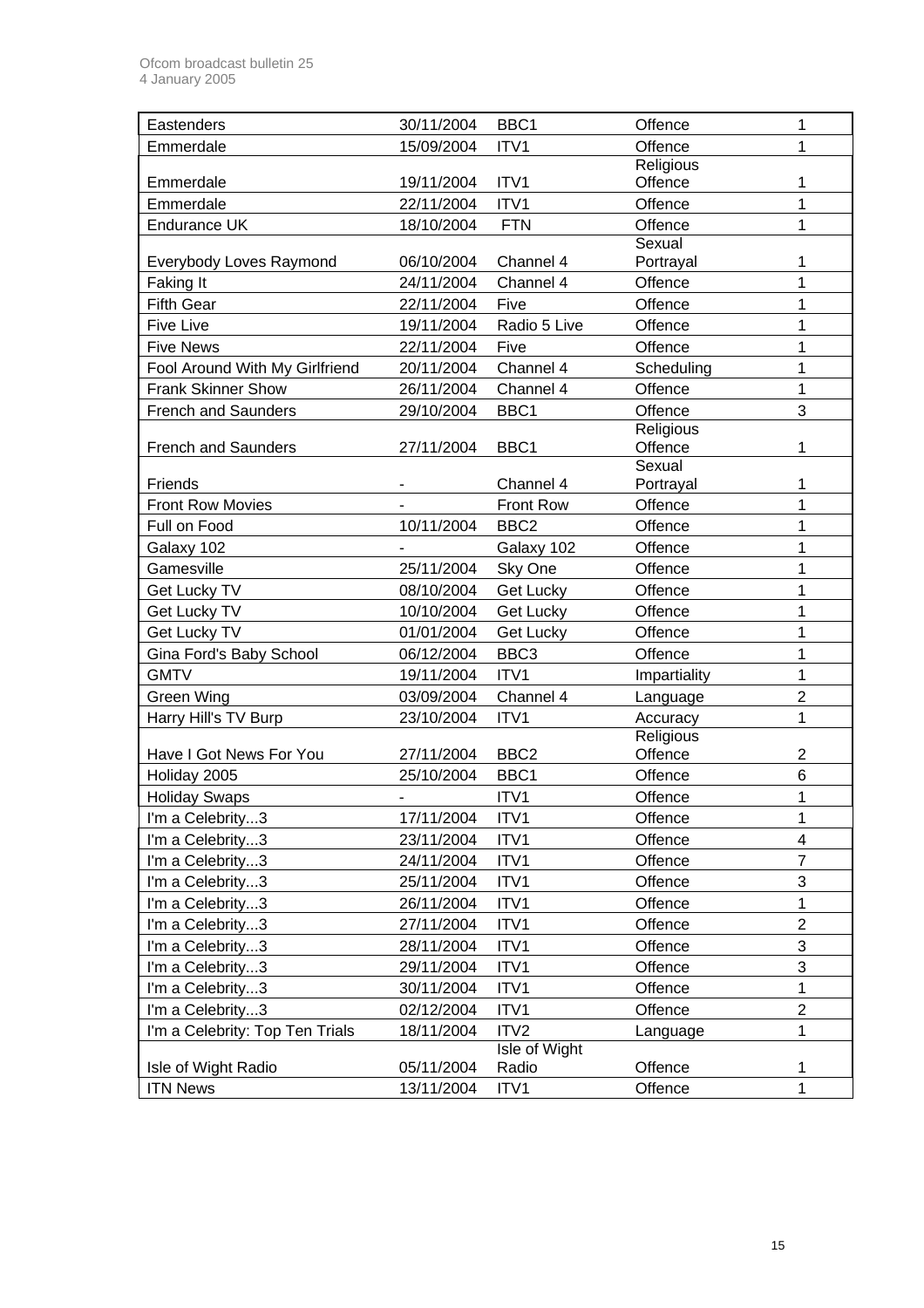| <b>ITV News</b>                  | 22/10/2004               | ITV1               | Offence             | 1              |
|----------------------------------|--------------------------|--------------------|---------------------|----------------|
| <b>ITV News</b>                  | 08/11/2004               | ITV1               | Accuracy            | 1              |
| <b>ITV News</b>                  | 15/11/2004               | ITV1               | Impartiality        | $\mathbf 1$    |
| <b>ITV News</b>                  | 18/11/2004               | ITV1               | Misleading          | $\mathbf 1$    |
| <b>ITV News</b>                  | 19/11/2004               | ITV1               | Impartiality        | 1              |
| <b>ITV News</b>                  | 22/11/2004               | ITV1               | Offence             | 1              |
| Jonathan Ross                    | 26/11/2004               | BBC1               | Language            | 1              |
| Law and Order                    | 25/11/2004               | Five               | Offence             | 1              |
| <b>Little Britain</b>            | 03/12/2004               | BBC1               | Offence             | $\mathbf 1$    |
| London Tonight                   | 07/07/2004               | ITV1               | Offence             | $\mathbf 1$    |
| Match of the Day                 | 17/11/2004               | BBC1               | Offence             | 1              |
| Max and Paddy Show               | 12/11/2004               | Channel 4          | Offence             | 1              |
| Michael Jackson's Mind           | 15/11/2004               | Five               | Misleading          | $\mathbf 1$    |
| Ministry of Mayhem               | 02/10/2004               | ITV1               | Language            | $\overline{2}$ |
|                                  |                          |                    | Sexual              |                |
| Ministry of Mayhem               | 20/11/2004               | ITV1               | Portrayal           | 1              |
| <b>Monkey Dust</b>               | 25/10/2004               | BBC <sub>2</sub>   | Offence             | 1              |
| <b>Most Haunted Live</b>         | 31/10/2004               | Living             | Offence             | 1              |
| Musicality                       | 17/11/2004               | Channel 4          | Sexual<br>Portrayal | 1              |
| <b>Mutant Mouse</b>              | 22/11/2004               | BBC4               | Impartiality        | $\mathbf 1$    |
|                                  |                          |                    | Religious           |                |
| My Favourite Hymns               | 07/11/2004               | ITV1               | Offence             | 1              |
| My Uncle Silas                   | 14/11/2004               | ITV3               | Offence             | $\mathbf{1}$   |
|                                  |                          |                    | Religious           |                |
| Never Mind the Buzzcocks         | 28/11/2004               | BBC <sub>2</sub>   | Offence             | 1              |
| Never Mind the Buzzcocks         | 11/10/2004               | BBC <sub>2</sub>   | Offence             | $\mathbf 1$    |
| Newsnight                        | 23/11/2004               | BBC <sub>2</sub>   | Impartiality        | 1              |
| Newsnight                        | 22/11/2004               | BBC <sub>2</sub>   | Impartiality        | 1              |
| Newsnight                        | 30/11/2004               | BBC <sub>2</sub>   | Offence             | 1              |
| Nigel Marven's Piranha Adventure | 12/10/2004               | Five               | Violence            | 1              |
| No Going Back                    | 04/11/2004               | Channel 4          | Language            | $\overline{2}$ |
| One Word                         |                          | One Word           | Sexual              |                |
|                                  | 26/09/2004<br>02/10/2004 | ITV1               | Portrayal           | 1              |
| Parkinson<br>Pop Quiz            | 13/11/2004               | ITV1               | Language<br>Offence | 1<br>1         |
| Popworld                         | 07/11/2004               | Channel 4          | Offence             | $\overline{2}$ |
| Popworld                         | 28/11/2004               | Channel 4          | Offence             | 1              |
|                                  |                          |                    | Sexual              |                |
| Presque Rien                     | 24/11/2004               | Channel 4          | Portrayal           | 1              |
| <b>Property Ladder</b>           |                          | Channel 4          | Language            | 1              |
| QI                               | 19/11/2004               | BBC <sub>2</sub>   | Offence             | $\mathbf{1}$   |
|                                  |                          |                    | Sexual              |                |
| Radio 1                          | 16/09/2004               | <b>BBC Radio 1</b> | Portrayal           | 1              |
| Radio 1                          | 15/11/2004               | <b>BBC Radio 1</b> | Language            | 1              |
| Radio 2                          | 24/11/2004               | <b>BBC Radio 2</b> | Offence             | $\overline{2}$ |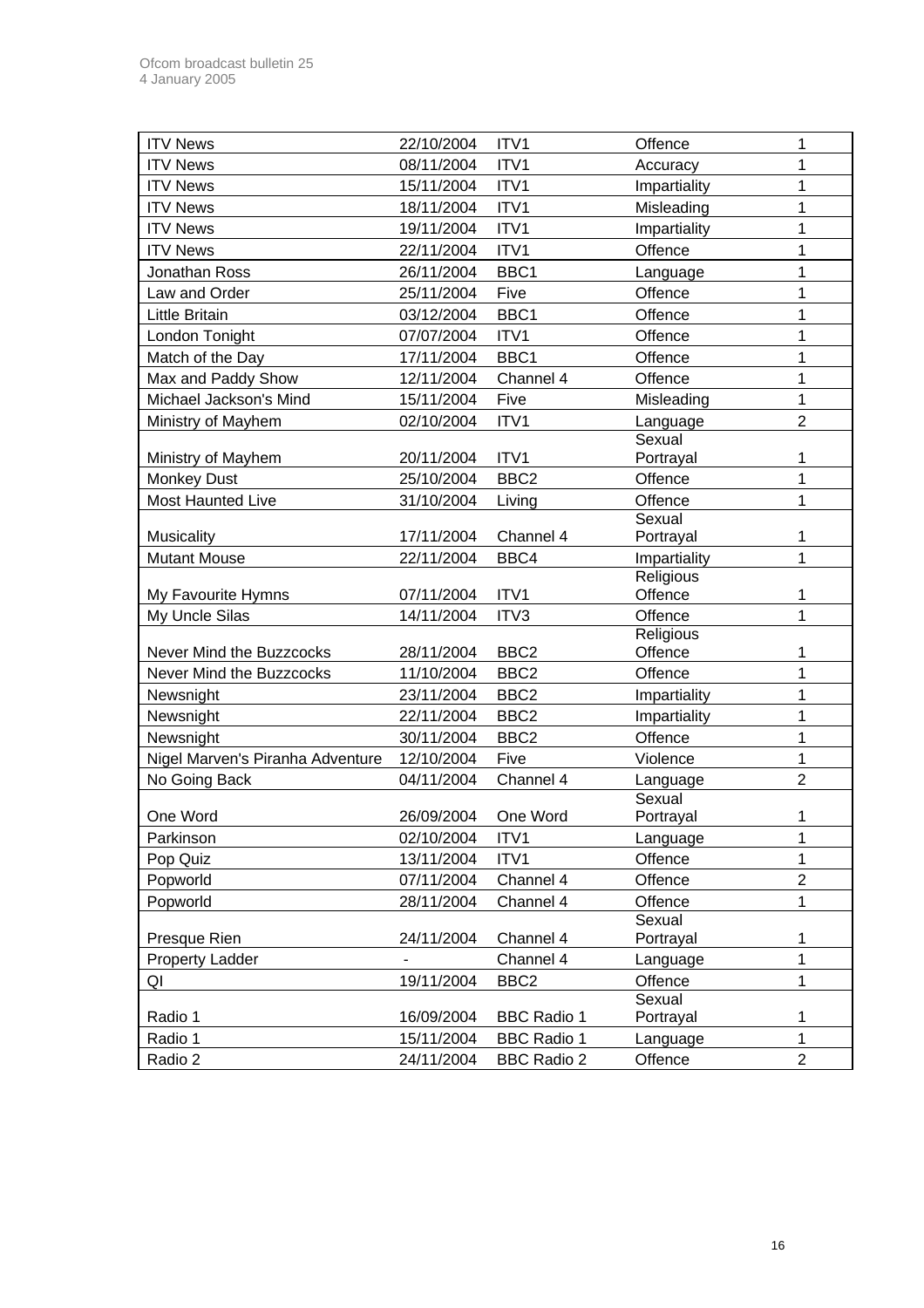| Radio Hartlepool                      | 21/11/2004 | Radio Hartlepool   | Offence             | 1                |
|---------------------------------------|------------|--------------------|---------------------|------------------|
|                                       |            | Radio              |                     |                  |
| Radio Lincolnshire                    |            | Lincolnshire       | Offence             | 1                |
| Ready, Steady, Cook                   | 29/11/2004 | BBC <sub>2</sub>   | Innuendo            | 1                |
|                                       |            |                    | Sexual              |                  |
| <b>Real Sex</b>                       | 07/10/2004 | Five               | Portrayal<br>Sexual | 1                |
| <b>Real Sex</b>                       | 22/11/2004 | Five               | Portrayal           | 1                |
| <b>Real Story</b>                     | 22/11/2004 | BBC1               | Impartiality        | 6                |
| <b>Reality TV</b>                     | 17/11/2004 | Channel 4          | Offence             | 1                |
| Richard and Judy                      | 02/11/2004 | Channel 4          | Offence             | $\overline{2}$   |
| Richard and Judy                      | 03/11/2004 | Channel 4          | Offence             | 1                |
| Richard and Judy                      | 24/11/2004 | Channel 4          | Offence             | 1                |
| Richard and Judy                      | 25/11/2004 | Channel 4          | Scheduling          | 1                |
| Richard and Judy                      | 26/11/2004 | Channel 4          | Offence             | 1                |
| Richard and Judy                      | 30/11/2004 | Channel 4          | Offence             | 1                |
| Sangamam                              | 19/09/2004 | Sangamam           | Offence             | 1                |
| Sangamam                              | 17/11/2004 | Sangamam           | Offence             | 1                |
| <b>Scotland Today News</b>            | 22/07/2004 | ITV1               | Offence             | 1                |
| <b>Scott Mills Breakfast Show</b>     | 16/11/2004 | <b>BBC Radio 1</b> | Offence             | 1                |
| Sex Inspectors                        | 22/11/2004 | Channel 4          | Offence             | 1                |
|                                       |            |                    | Sexual              |                  |
| <b>Sex Traffic</b>                    | 29/10/2004 | Channel 4          | Portrayal           | 1                |
| <b>Sky News</b>                       | 17/11/2004 | <b>Sky News</b>    | Misleading          | 1                |
| <b>Sky Sports</b>                     | 03/11/2004 | Sky Sports 2       | Offence             | 1                |
| <b>Sky Travel</b>                     | 09/11/2004 | <b>Sky Travel</b>  | Offence             | 1                |
| Smash Hits Poll Winners Party<br>2004 | 21/11/2004 | Channel 4          | Language            | 1                |
| Spooks                                | 15/11/2004 | BBC1               | Offence             | 1                |
| <b>Steel River Blues</b>              | 13/10/2004 | ITV1               | Violence            | 1                |
| T <sub>4</sub>                        | 07/11/2004 | Channel 4          | Scheduling          | 1                |
| T <sub>4</sub>                        | 06/11/2004 | Channel 4          | Scheduling          | 1                |
|                                       |            |                    | Sexual              |                  |
| T <sub>4</sub>                        | 27/11/2004 | Channel 4          | Portrayal           | 1                |
| Talksport                             | 05/10/2004 | Talksport          | Offence             | 1                |
| Talksport                             | 03/11/2004 | Talksport          | Offence             | 1                |
| Talksport                             | 10/11/2004 | Talksport          | Offence             | 1                |
| Talksport                             | 14/11/2004 | Talksport          | Offence             | 1                |
| Talksport                             | 19/11/2004 | Talksport          | Offence             | 1                |
| <b>Teachers</b>                       | 16/11/2004 | Channel 4          | Language            | 1                |
| <b>Teachers</b>                       | 30/11/2004 | Channel 4          | Offence             | 1                |
| <b>Teletext</b>                       | 16/11/2004 | ITV1               | Impartiality        | 1                |
|                                       |            |                    | Sexual              |                  |
| Freeview                              | 24/11/2004 | Television X       | Portrayal           | 1<br>$\mathbf 1$ |
| The 9/11 Conspiracies                 | 09/09/2004 | Channel 4          | Accuracy            |                  |
| The Bill                              | 04/11/2004 | ITV1               | Offence             | 1                |
| The Box                               | 09/10/2004 | The Box            | Offence             | 1                |